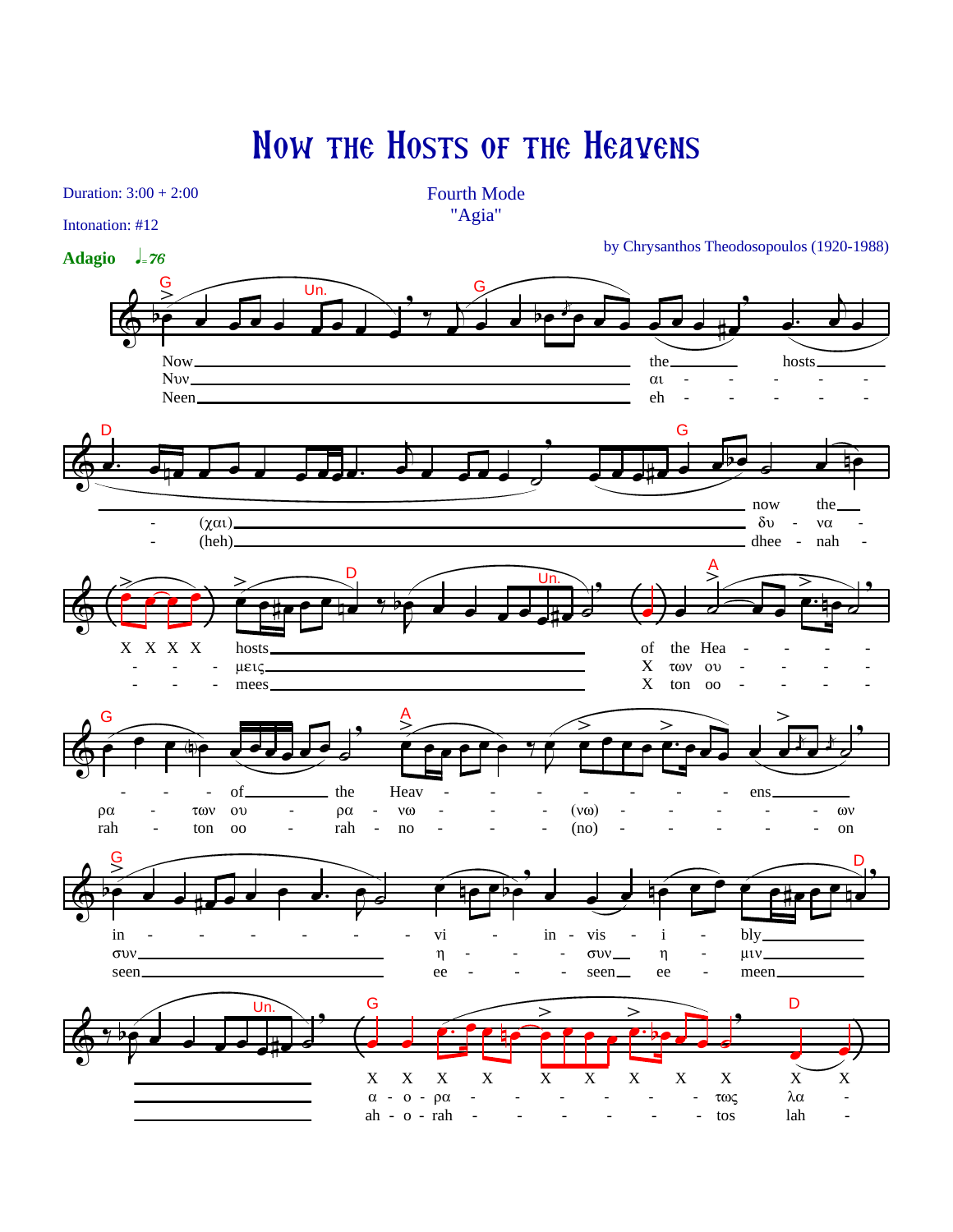Now the Hosts - Fourth Mode



After the Great Entrance: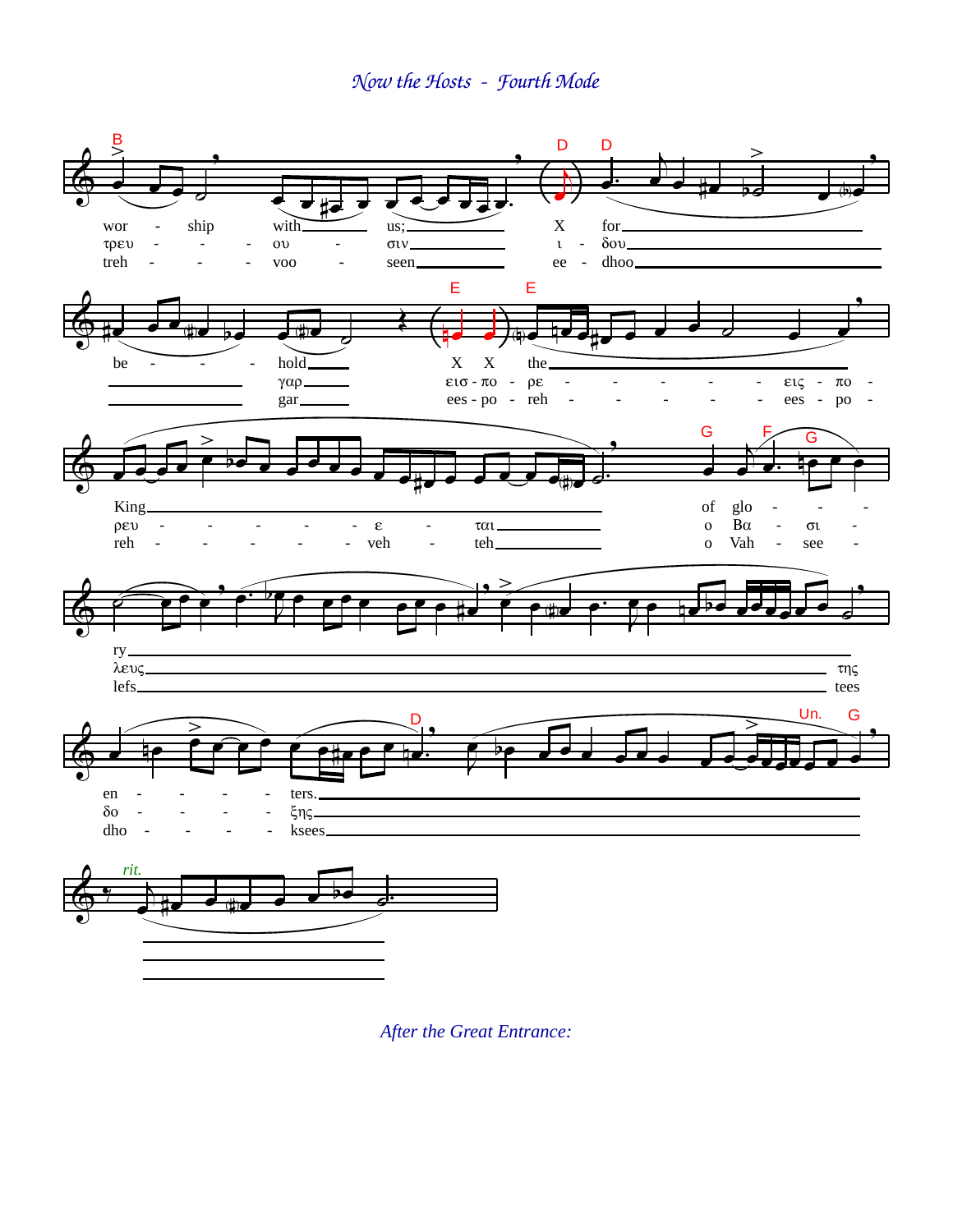Now the Hosts - Fourth Mode